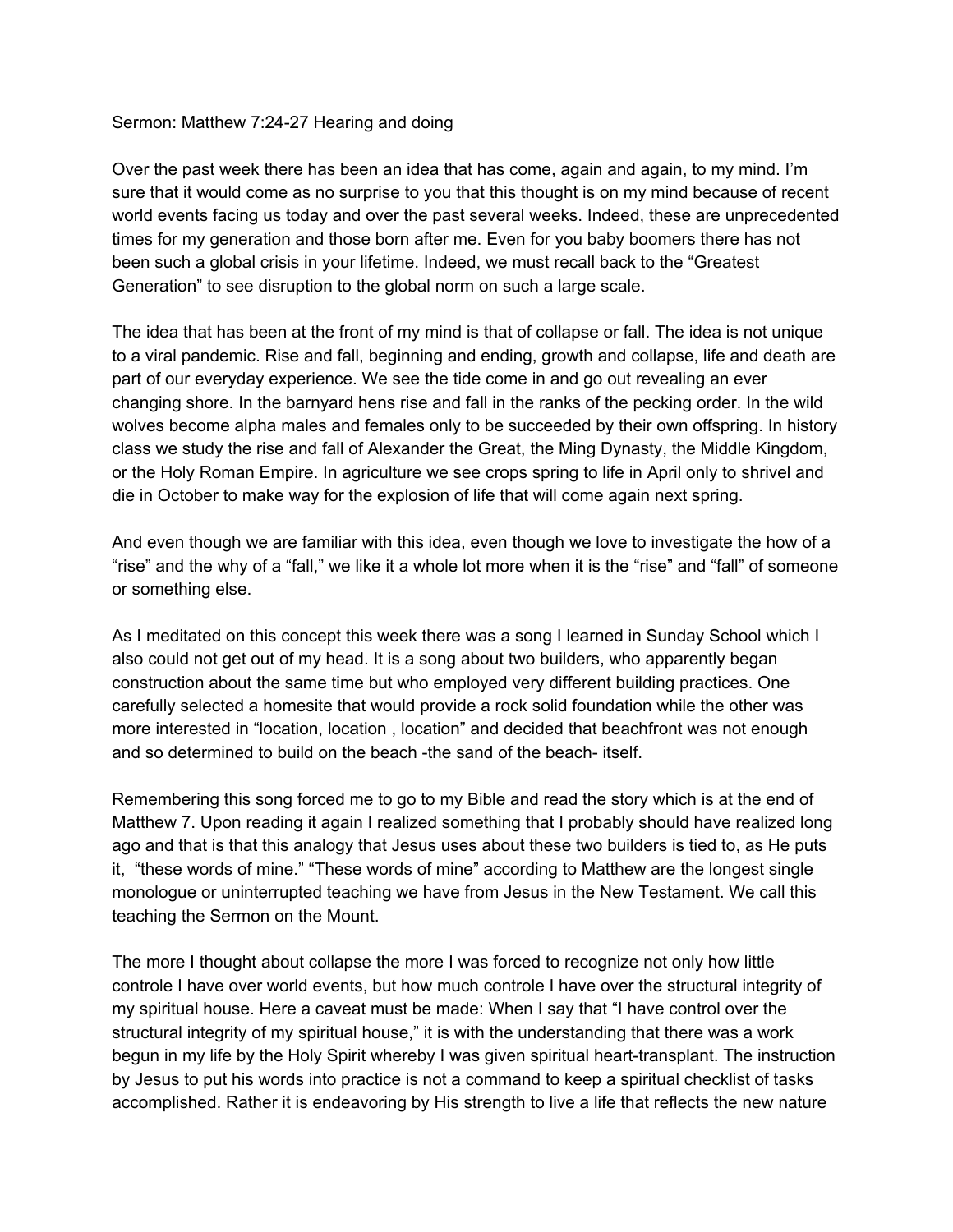given to us at conversion. We do not endeavor to "hear" and "do" Jesus words so that he will save us. We endeavor to follow His teachings because he saved us.

Today we are going to read "these words" of Jesus without pause or commentary and I have anticipated a few questions or objections to this that I would like to address:

- Objection 1: There are a lot of things in the Sermon on the Mount that are hard to understand. Are you really going to just read over them without explaining them.
	- Response: Context is often the best illuminator of scripture. It is important to carefully examine words and sentences and phrases, but reading things in their context allows the hearer to understand the overarching flow and thus guard against taking scripture out of context.
- Objection 2: Why do I need to hear you read it when I could read it on my own?
	- Response 1: "Have you or would you?" Have you ever read or would you read the Sermon on the Mount in its entirety and as Matthew reports that it was heard?
	- Response 2: It is important to hear scripture read allowed with others because it eliminates questions about what it says. Why does a lawyer read a will with all the beneficiaries of the will present? Because it ensures they all hear the same thing. What I want you to know after our time together is that Jesus has told you and I how we can prevent a collapse in our lives- buy hearing his words and doing them.

#### Mathew 5-7

#### *The Sermon on the Mount*

**[1](http://biblehub.com/matthew/5-1.htm)**Seeing the crowds, he went up on the mountain, and when he sat down, his disciples came to him.

#### *The Beatitudes*

**[2](http://biblehub.com/matthew/5-2.htm)**And he opened his mouth and taught them, saying:

**[3](http://biblehub.com/matthew/5-3.htm)**"Blessed are the poor in spirit, for theirs is the kingdom of heaven.

**[4](http://biblehub.com/matthew/5-4.htm)**"Blessed are those who mourn, for they shall be comforted.

**[5](http://biblehub.com/matthew/5-5.htm)**"Blessed are the meek, for they shall inherit the earth.

**[6](http://biblehub.com/matthew/5-6.htm)**"Blessed are those who hunger and thirst for righteousness, for they shall be satisfied.

**[7](http://biblehub.com/matthew/5-7.htm)**"Blessed are the merciful, for they shall receive mercy.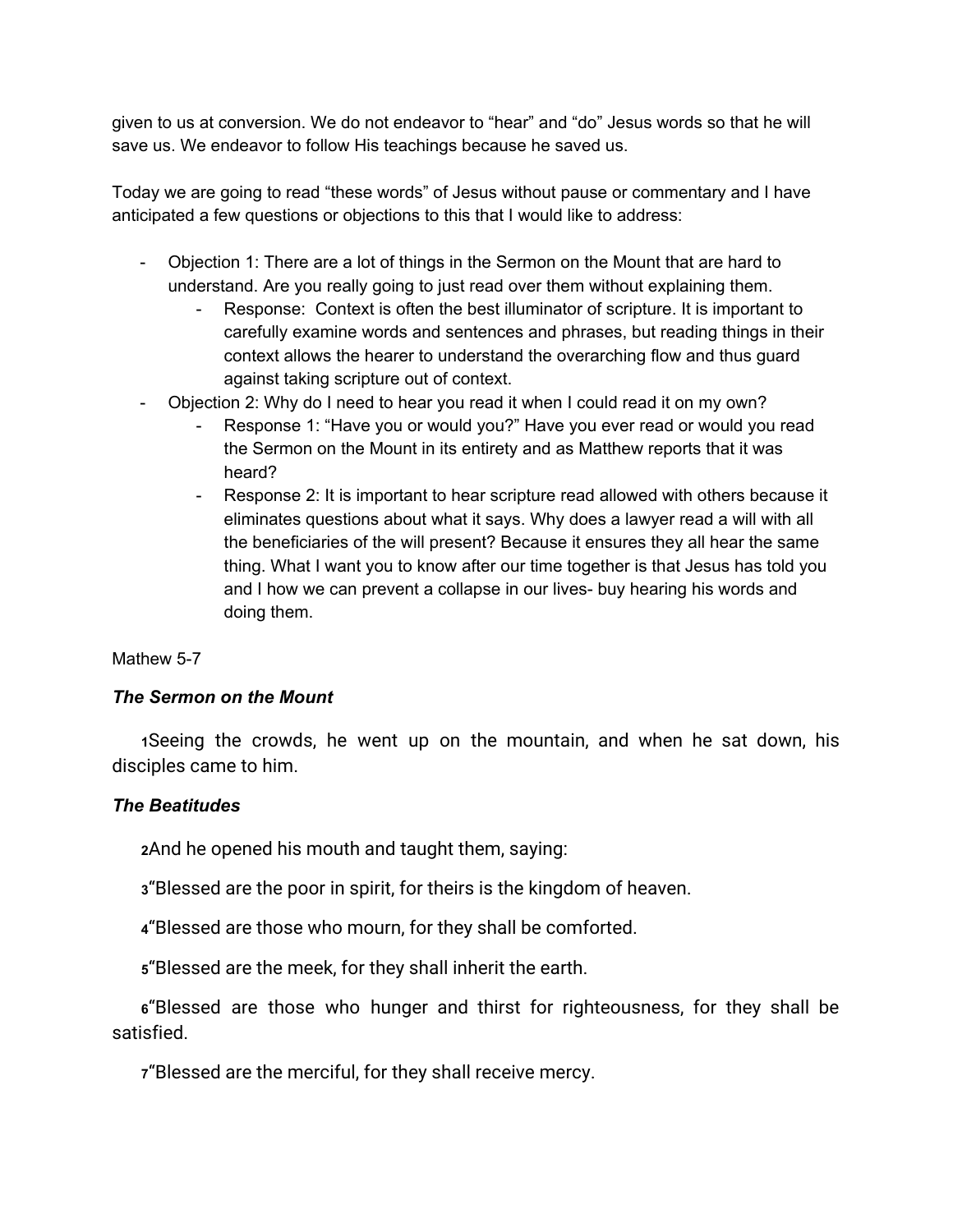**[8](http://biblehub.com/matthew/5-8.htm)**"Blessed are the pure in heart, for they shall see God.

**[9](http://biblehub.com/matthew/5-9.htm)**"Blessed are the peacemakers, for they shall be called sons*[a](https://biblehub.com/esv/matthew/5.htm#footnotes)* of God.

**[10](http://biblehub.com/matthew/5-10.htm)**"Blessed are those who are persecuted for righteousness' sake, for theirs is the kingdom of heaven.

**[11](http://biblehub.com/matthew/5-11.htm)**"Blessed are you when others revile you and persecute you and utter all kinds of evil against you falsely on my account. **[12](http://biblehub.com/matthew/5-12.htm)**Rejoice and be glad, for your reward is great in heaven, for so they persecuted the prophets who were before you.

#### *Salt and Light*

**[13](http://biblehub.com/matthew/5-13.htm)**"You are the salt of the earth, but if salt has lost its taste, how shall its saltiness be restored? It is no longer good for anything except to be thrown out and trampled under people's feet.

**[14](http://biblehub.com/matthew/5-14.htm)**"You are the light of the world. A city set on a hill cannot be hidden. **[15](http://biblehub.com/matthew/5-15.htm)**Nor do people light a lamp and put it under a basket, but on a stand, and it gives light to all in the house. [16](http://biblehub.com/matthew/5-16.htm)In the same way, let your light shine [b](https://biblehub.com/esv/matthew/5.htm#footnotes)efore others, so that<sup>6</sup> they may see your good works and give glory to your Father who is in heaven.

#### *Christ Came to Fulfill the Law*

**[17](http://biblehub.com/matthew/5-17.htm)**"Do not think that I have come to abolish the Law or the Prophets; I have not come to abolish them but to fulfill them. **[18](http://biblehub.com/matthew/5-18.htm)**For truly, I say to you, until heaven and earth pass away, not an iota, not a dot, will pass from the Law until all is accomplished. **[19](http://biblehub.com/matthew/5-19.htm)**Therefore whoever relaxes one of the least of these commandments and teaches others to do the same will be called least in the kingdom of heaven, but whoever does them and teaches them will be called great in the kingdom of heaven. **[20](http://biblehub.com/matthew/5-20.htm)**For I tell you, unless your righteousness exceeds that of the scribes and Pharisees, you will never enter the kingdom of heaven.

# *Anger*

**[21](http://biblehub.com/matthew/5-21.htm)**"You have heard that it was said to those of old, 'You shall not murder; and whoever murders will be liable to judgment.' **[22](http://biblehub.com/matthew/5-22.htm)**But I say to you that everyone who is angry with his brother*[c](https://biblehub.com/esv/matthew/5.htm#footnotes)* will be liable to judgment; whoever insults*[d](https://biblehub.com/esv/matthew/5.htm#footnotes)* his brother will be liable to the council; and whoever says, 'You fool!' will be liable to the hell*[e](https://biblehub.com/esv/matthew/5.htm#footnotes)* of fire. **[23](http://biblehub.com/matthew/5-23.htm)**So if you are offering your gift at the altar and there remember that your brother has something against you, **[24](http://biblehub.com/matthew/5-24.htm)**leave your gift there before the altar and go. First be reconciled to your brother, and then come and offer your gift. **[25](http://biblehub.com/matthew/5-25.htm)**Come to terms quickly with your accuser while you are going with him to court, lest your accuser hand you over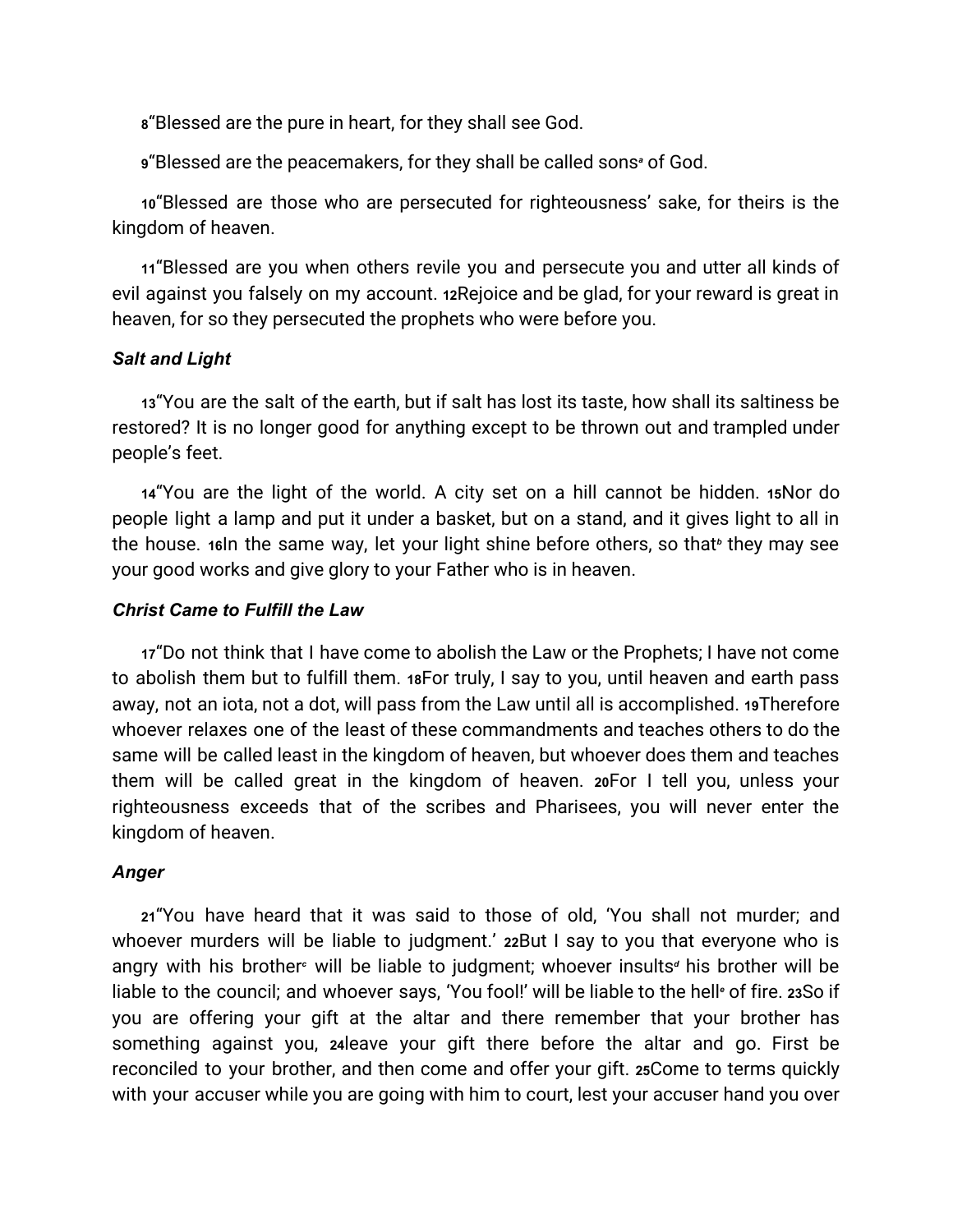to the judge, and the judge to the guard, and you be put in prison. **[26](http://biblehub.com/matthew/5-26.htm)**Truly, I say to you, you will never get out until you have paid the last penny.*[f](https://biblehub.com/esv/matthew/5.htm#footnotes)*

#### *Lust*

**[27](http://biblehub.com/matthew/5-27.htm)**"You have heard that it was said, 'You shall not commit adultery.' **[28](http://biblehub.com/matthew/5-28.htm)**But I say to you that everyone who looks at a woman with lustful intent has already committed adultery with her in his heart. **[29](http://biblehub.com/matthew/5-29.htm)**If your right eye causes you to sin, tear it out and throw it away. For it is better that you lose one of your members than that your whole body be thrown into hell. **[30](http://biblehub.com/matthew/5-30.htm)**And if your right hand causes you to sin, cut it off and throw it away. For it is better that you lose one of your members than that your whole body go into hell.

#### *Divorce*

**[31](http://biblehub.com/matthew/5-31.htm)**"It was also said, 'Whoever divorces his wife, let him give her a certificate of divorce.' **[32](http://biblehub.com/matthew/5-32.htm)**But I say to you that everyone who divorces his wife, except on the ground of sexual immorality, makes her commit adultery, and whoever marries a divorced woman commits adultery.

#### *Oaths*

**[33](http://biblehub.com/matthew/5-33.htm)**"Again you have heard that it was said to those of old, 'You shall not swear falsely, but shall perform to the Lord what you have sworn.' **[34](http://biblehub.com/matthew/5-34.htm)**But I say to you, Do not take an oath at all, either by heaven, for it is the throne of God, **[35](http://biblehub.com/matthew/5-35.htm)**or by the earth, for it is his footstool, or by Jerusalem, for it is the city of the great King. **[36](http://biblehub.com/matthew/5-36.htm)**And do not take an oath by your head, for you cannot make one hair white or black. **[37](http://biblehub.com/matthew/5-37.htm)**Let what you say be simply 'Yes' or 'No'; anything more than this comes from evil.*[g](https://biblehub.com/esv/matthew/5.htm#footnotes)*

#### *Retaliation*

**[38](http://biblehub.com/matthew/5-38.htm)**"You have heard that it was said, 'An eye for an eye and a tooth for a tooth.' **[39](http://biblehub.com/matthew/5-39.htm)**But I say to you, Do not resist the one who is evil. But if anyone slaps you on the right cheek, turn to him the other also. **[40](http://biblehub.com/matthew/5-40.htm)**And if anyone would sue you and take your tunic,*[h](https://biblehub.com/esv/matthew/5.htm#footnotes)* let him have your cloak as well. **[41](http://biblehub.com/matthew/5-41.htm)**And if anyone forces you to go one mile, go with him two miles. **[42](http://biblehub.com/matthew/5-42.htm)**Give to the one who begs from you, and do not refuse the one who would borrow from you.

#### *Love Your Enemies*

**[43](http://biblehub.com/matthew/5-43.htm)**"You have heard that it was said, 'You shall love your neighbor and hate your enemy.' **[44](http://biblehub.com/matthew/5-44.htm)**But I say to you, Love your enemies and pray for those who persecute you, **[45](http://biblehub.com/matthew/5-45.htm)**so that you may be sons of your Father who is in heaven. For he makes his sun rise on the evil and on the good, and sends rain on the just and on the unjust. **[46](http://biblehub.com/matthew/5-46.htm)**For if you love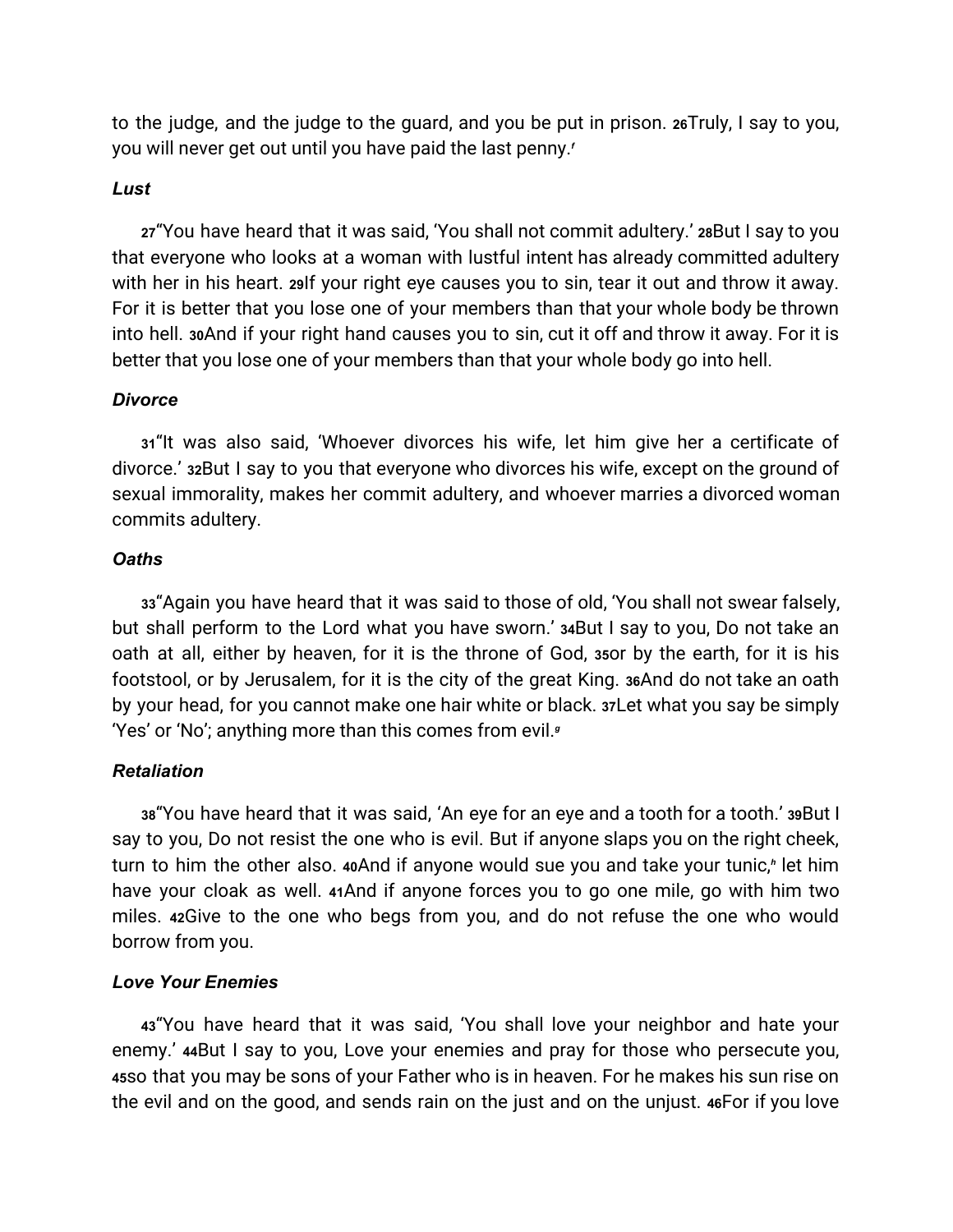those who love you, what reward do you have? Do not even the tax collectors do the same? **[47](http://biblehub.com/matthew/5-47.htm)**And if you greet only your brothers[,](https://biblehub.com/esv/matthew/5.htm#footnotes)*<sup>i</sup>* what more are you doing than others? Do not even the Gentiles do the same? **[48](http://biblehub.com/matthew/5-48.htm)**You therefore must be perfect, as your heavenly Father is perfect.

## *Giving to the Needy*

**[1](http://biblehub.com/matthew/6-1.htm)**"Beware of practicing your righteousness before other people in order to be seen by them, for then you will have no reward from your Father who is in heaven.

**[2](http://biblehub.com/matthew/6-2.htm)**"Thus, when you give to the needy, sound no trumpet before you, as the hypocrites do in the synagogues and in the streets, that they may be praised by others. Truly, I say to you, they have received their reward. **[3](http://biblehub.com/matthew/6-3.htm)**But when you give to the needy, do not let your left hand know what your right hand is doing, **[4](http://biblehub.com/matthew/6-4.htm)**so that your giving may be in secret. And your Father who sees in secret will reward you.

## *The Lord's Prayer*

**[5](http://biblehub.com/matthew/6-5.htm)**"And when you pray, you must not be like the hypocrites. For they love to stand and pray in the synagogues and at the street corners, that they may be seen by others. Truly, I say to you, they have received their reward. **[6](http://biblehub.com/matthew/6-6.htm)**But when you pray, go into your room and shut the door and pray to your Father who is in secret. And your Father who sees in secret will reward you.

**[7](http://biblehub.com/matthew/6-7.htm)**"And when you pray, do not heap up empty phrases as the Gentiles do, for they think that they will be heard for their many words. **[8](http://biblehub.com/matthew/6-8.htm)**Do not be like them, for your Father knows what you need before you ask him. **[9](http://biblehub.com/matthew/6-9.htm)**Pray then like this:

"Our Father in heaven,

hallowed be your name.*[a](https://biblehub.com/esv/matthew/6.htm#footnotes)*

**[10](http://biblehub.com/matthew/6-10.htm)**Your kingdom come,

your will be done,*[b](https://biblehub.com/esv/matthew/6.htm#footnotes)*

on earth as it is in heaven.

**[11](http://biblehub.com/matthew/6-11.htm)**Give us this day our daily bread,*[c](https://biblehub.com/esv/matthew/6.htm#footnotes)*

**[12](http://biblehub.com/matthew/6-12.htm)**and forgive us our debts,

as we also have forgiven our debtors.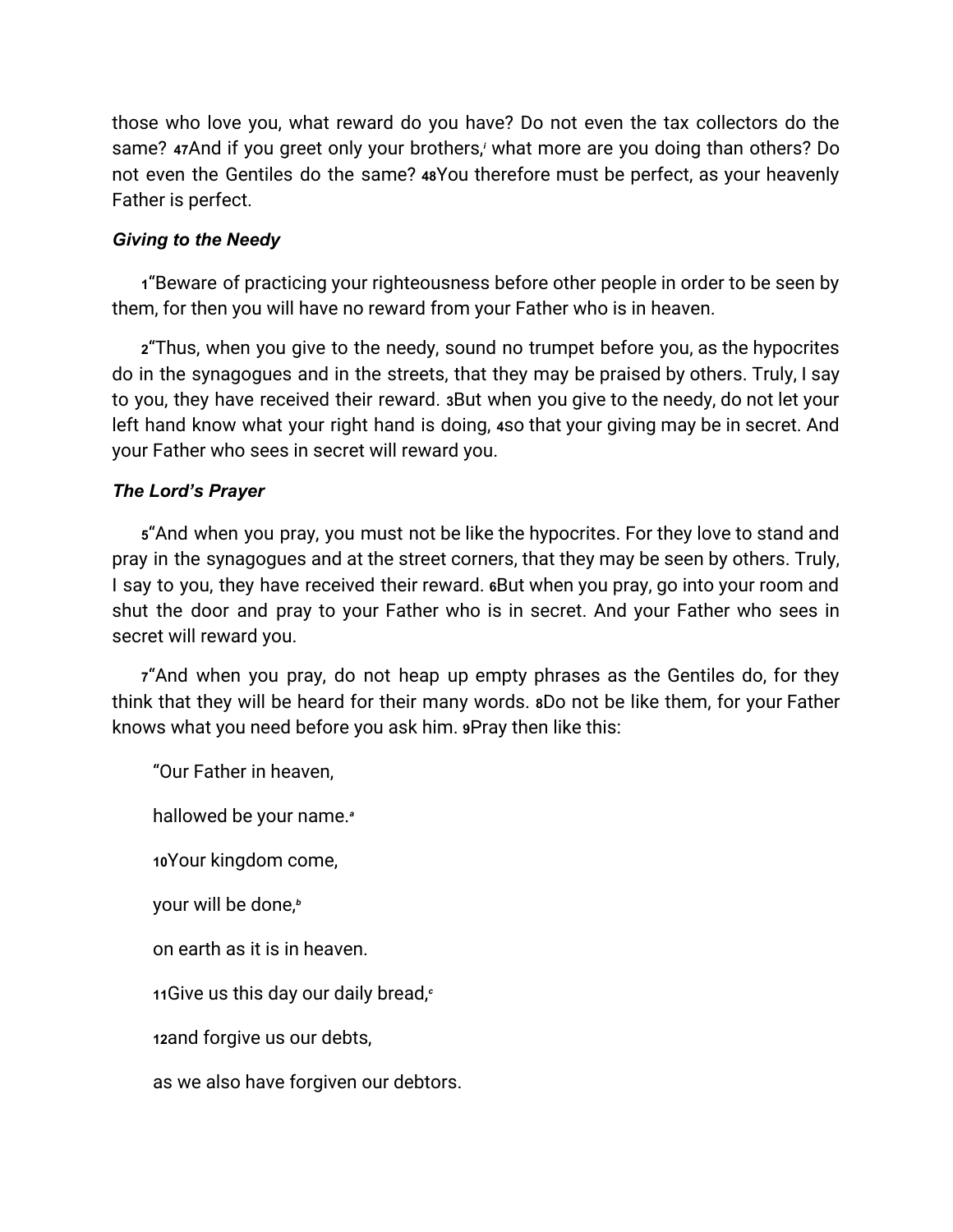**[13](http://biblehub.com/matthew/6-13.htm)**And lead us not into temptation,

but deliver us from evil.*[d](https://biblehub.com/esv/matthew/6.htm#footnotes)*

**[14](http://biblehub.com/matthew/6-14.htm)**For if you forgive others their trespasses, your heavenly Father will also forgive you, **[15](http://biblehub.com/matthew/6-15.htm)**but if you do not forgive others their trespasses, neither will your Father forgive your trespasses.

## *Fasting*

**[16](http://biblehub.com/matthew/6-16.htm)**"And when you fast, do not look gloomy like the hypocrites, for they disfigure their faces that their fasting may be seen by others. Truly, I say to you, they have received their reward. **[17](http://biblehub.com/matthew/6-17.htm)**But when you fast, anoint your head and wash your face, **[18](http://biblehub.com/matthew/6-18.htm)**that your fasting may not be seen by others but by your Father who is in secret. And your Father who sees in secret will reward you.

## *Lay Up Treasures in Heaven*

**[19](http://biblehub.com/matthew/6-19.htm)**"Do not lay up for yourselves treasures on earth, where moth and rust*[e](https://biblehub.com/esv/matthew/6.htm#footnotes)* destroy and where thieves break in and steal, **[20](http://biblehub.com/matthew/6-20.htm)**but lay up for yourselves treasures in heaven, where neither moth nor rust destroys and where thieves do not break in and steal. **[21](http://biblehub.com/matthew/6-21.htm)**For where your treasure is, there your heart will be also.

**[22](http://biblehub.com/matthew/6-22.htm)**"The eye is the lamp of the body. So, if your eye is healthy, your whole body will be full of light, **[23](http://biblehub.com/matthew/6-23.htm)**but if your eye is bad, your whole body will be full of darkness. If then the light in you is darkness, how great is the darkness!

**[24](http://biblehub.com/matthew/6-24.htm)**"No one can serve two masters, for either he will hate the one and love the other, or he will be devoted to the one and despise the other. You cannot serve God and money.*[f](https://biblehub.com/esv/matthew/6.htm#footnotes)*

# *Do Not Be Anxious*

**[25](http://biblehub.com/matthew/6-25.htm)**"Therefore I tell you, do not be anxious about your life, what you will eat or what you will drink, nor about your body, what you will put on. Is not life more than food, and the body more than clothing? **[26](http://biblehub.com/matthew/6-26.htm)**Look at the birds of the air: they neither sow nor reap nor gather into barns, and yet your heavenly Father feeds them. Are you not of more value than they? **[27](http://biblehub.com/matthew/6-27.htm)**And which of you by being anxious can add a single hour to his span of life?*[g](https://biblehub.com/esv/matthew/6.htm#footnotes)* **[28](http://biblehub.com/matthew/6-28.htm)**And why are you anxious about clothing? Consider the lilies of the field, how they grow: they neither toil nor spin, **[29](http://biblehub.com/matthew/6-29.htm)**yet I tell you, even Solomon in all his glory was not arrayed like one of these. **[30](http://biblehub.com/matthew/6-30.htm)**But if God so clothes the grass of the field, which today is alive and tomorrow is thrown into the oven, will he not much more clothe you, O you of little faith? **[31](http://biblehub.com/matthew/6-31.htm)**Therefore do not be anxious, saying, 'What shall we eat?' or 'What shall we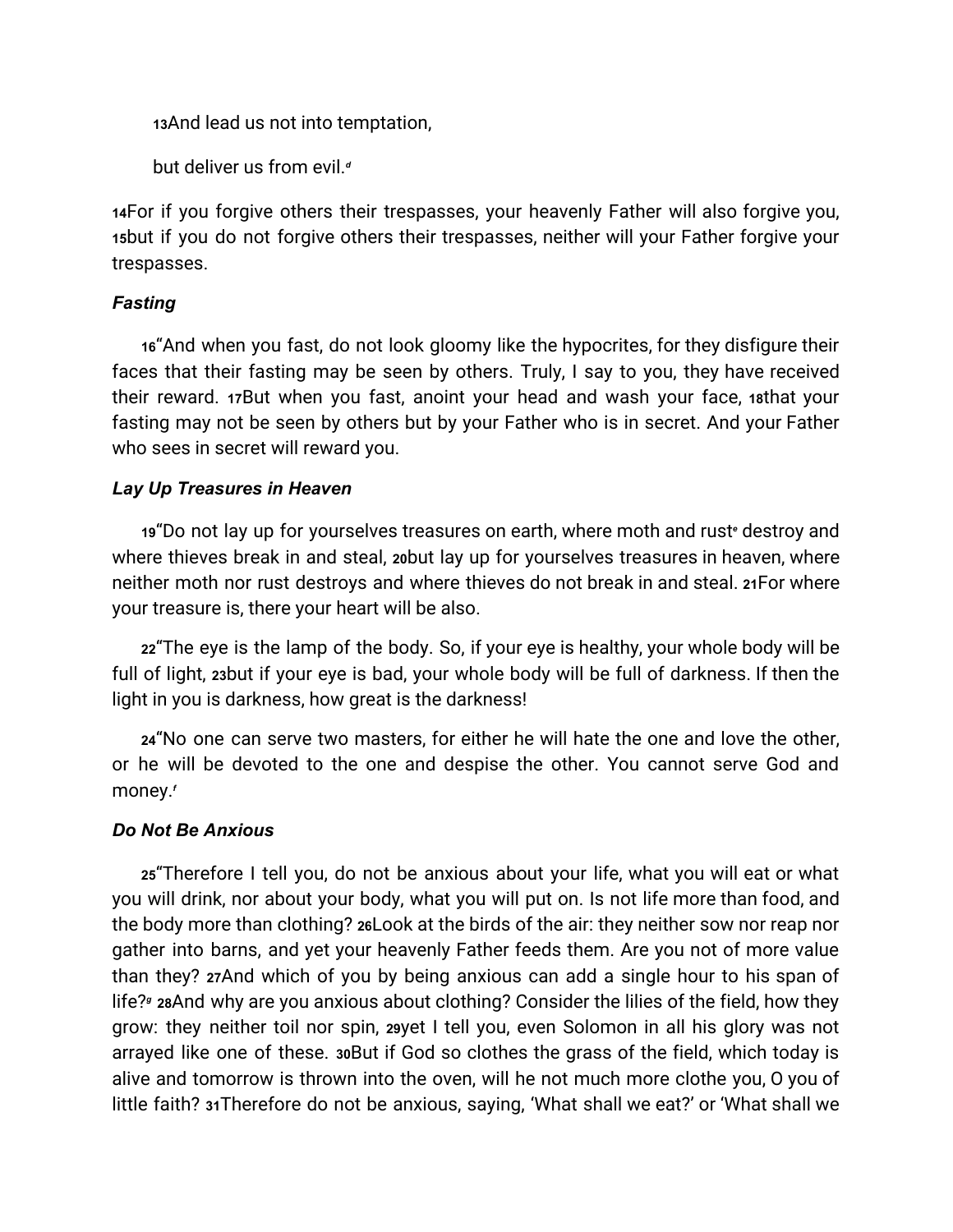drink?' or 'What shall we wear?' **[32](http://biblehub.com/matthew/6-32.htm)**For the Gentiles seek after all these things, and your heavenly Father knows that you need them all. **[33](http://biblehub.com/matthew/6-33.htm)**But seek first the kingdom of God and his righteousness, and all these things will be added to you.

**[34](http://biblehub.com/matthew/6-34.htm)**"Therefore do not be anxious about tomorrow, for tomorrow will be anxious for itself. Sufficient for the day is its own trouble.

## *Judging Others*

**[1](http://biblehub.com/matthew/7-1.htm)**"Judge not, that you be not judged. **[2](http://biblehub.com/matthew/7-2.htm)**For with the judgment you pronounce you will be judged, and with the measure you use it will be measured to you. **[3](http://biblehub.com/matthew/7-3.htm)**Why do you see the speck that is in your brother's eye, but do not notice the log that is in your own eye? **[4](http://biblehub.com/matthew/7-4.htm)**Or how can you say to your brother, 'Let me take the speck out of your eye,' when there is the log in your own eye? **[5](http://biblehub.com/matthew/7-5.htm)**You hypocrite, first take the log out of your own eye, and then you will see clearly to take the speck out of your brother's eye.

**[6](http://biblehub.com/matthew/7-6.htm)**"Do not give dogs what is holy, and do not throw your pearls before pigs, lest they trample them underfoot and turn to attack you.

## *Ask, and It Will Be Given*

**[7](http://biblehub.com/matthew/7-7.htm)**"Ask, and it will be given to you; seek, and you will find; knock, and it will be opened to you. **[8](http://biblehub.com/matthew/7-8.htm)**For everyone who asks receives, and the one who seeks finds, and to the one who knocks it will be opened. **[9](http://biblehub.com/matthew/7-9.htm)**Or which one of you, if his son asks him for bread, will give him a stone? **[10](http://biblehub.com/matthew/7-10.htm)**Or if he asks for a fish, will give him a serpent? **[11](http://biblehub.com/matthew/7-11.htm)**If you then, who are evil, know how to give good gifts to your children, how much more will your Father who is in heaven give good things to those who ask him!

#### *The Golden Rule*

**[12](http://biblehub.com/matthew/7-12.htm)**"So whatever you wish that others would do to you, do also to them, for this is the Law and the Prophets.

**[13](http://biblehub.com/matthew/7-13.htm)**"Enter by the narrow gate. For the gate is wide and the way is easy*[a](https://biblehub.com/esv/matthew/7.htm#footnotes)* that leads to destruction, and those who enter by it are many. **[14](http://biblehub.com/matthew/7-14.htm)**For the gate is narrow and the way is hard that leads to life, and those who find it are few.

# *A Tree and Its Fruit*

**[15](http://biblehub.com/matthew/7-15.htm)**"Beware of false prophets, who come to you in sheep's clothing but inwardly are ravenous wolves. **[16](http://biblehub.com/matthew/7-16.htm)**You will recognize them by their fruits. Are grapes gathered from thornbushes, or figs from thistles? **[17](http://biblehub.com/matthew/7-17.htm)**So, every healthy tree bears good fruit, but the diseased tree bears bad fruit. **[18](http://biblehub.com/matthew/7-18.htm)**A healthy tree cannot bear bad fruit, nor can a diseased